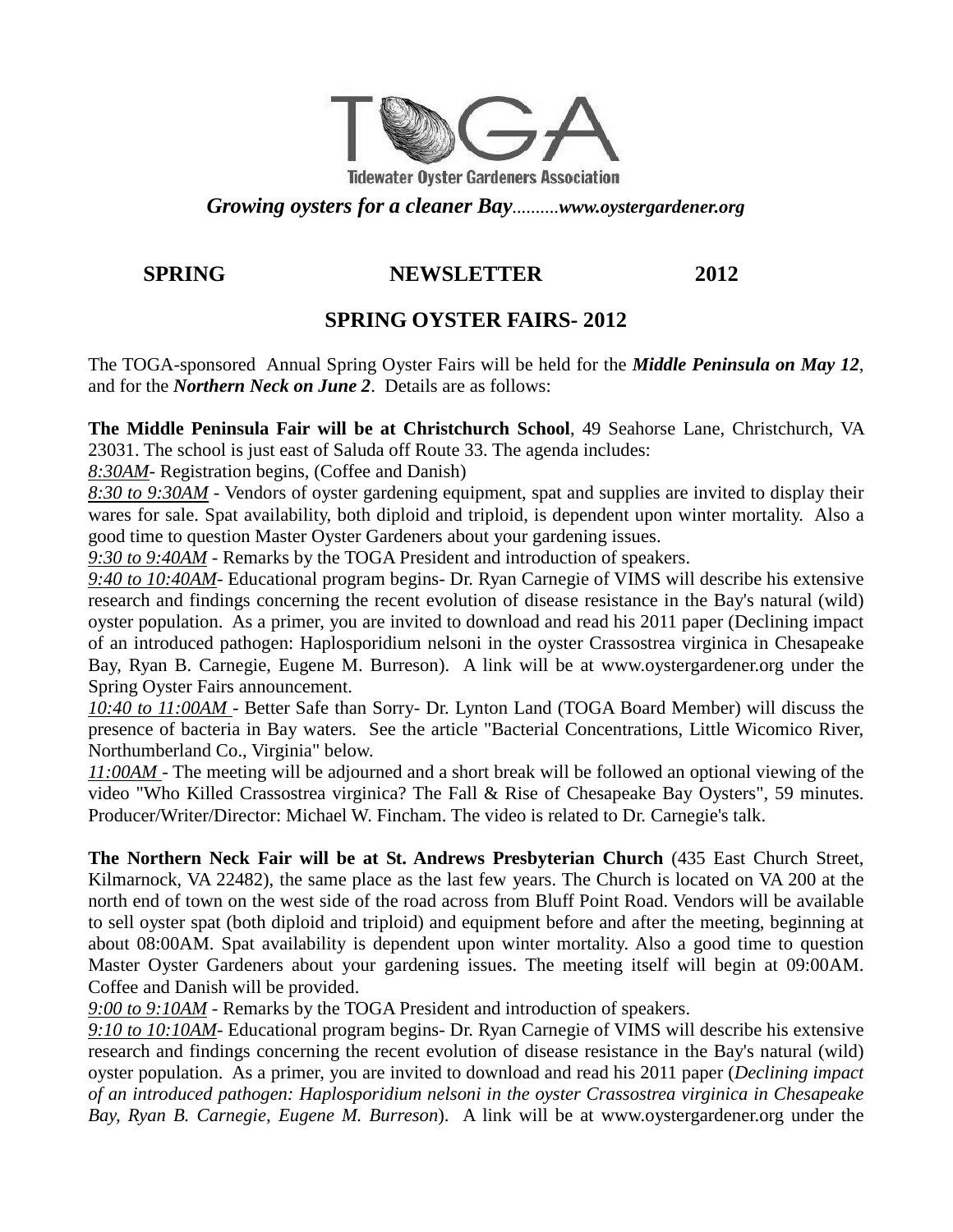Spring Oyster Fairs announcement.

*10:10 to 10:30AM* - Better Safe than Sorry- Dr. Lynton Land (TOGA Board Member) will discuss the presence of bacteria in Bay waters. See the article "Bacterial Concentrations, Little Wicomico River, Northumberland Co., Virginia" below.

*10:30AM -* The meeting will be adjourned. MOGs will stay later to discuss "How to etc."

#### **UPDATE ON THE TOGA FELLOWSHIP ENDOWMENT, AND JUST A THOUGHT**

It was only last May when we established this named endowment with the Virginia Institute of Marine Science (VIMS) Foundation. Thanks to over 85 donors, the endowment is currently funded at approximately \$40,800. Once we reach the \$50,000 minimum required, the income paid out will be used to provide support for one or more graduate students enrolled in the School of Marine Science of the College of William and Mary. The areas of research will include oysters and shellfish and, more broadly, the ecological restoration of the Chesapeake Bay, which ultimately impacts shellfish.

The TOGA Board wishes to express their gratitude to all who have supported this effort.

Just a thought: If most of TOGA's current members contributed \$25, this endowment would be fully funded, and start supporting graduate students this year. If you would like to donate on-line, please go to www.vims.edu.toga\_fellowship. To donate by mail, checks should be made out to "VIMS Foundation", noting "TOGA Endowment" in the memo section, and mailed to "Virginia Institute of Marine Science Foundation, c/o The College of William and Mary, P.O. Box 1693, Williamsburg, VA 23187-8779. All donations are tax deductible.

#### **A special thank you to the following donors of \$500 or more.**

Anonymous (2) Mr. Julian F. Cox, Jr. Community Foundation Mr. Robert C. Eberle Mr. Ken Hammond Mr. Lynton Stuart Land Mabel Davis Liles Charitable Fund Mr. Dennis Matt Shores and Ruark Seafood Tidewater Oyster Gardeners Assoc. Mr. and Mrs. David L. Turney

#### **NOTES FROM THE 2012 ANNUAL GENERAL MEETING**

The TOGA Annual Meeting was held on January 7, 2012, on the VIMS Gloucester Point Campus, and attended by approximately 85 members and guests. The business portion consisted of a summary of our 2011 accomplishments, goals for 2012, the Treasurer's report, election of the 2012 Executive Board listed below, and the recognition of several TOGA members who contributed so much during the year. This year's board, President Emeritus, and VIMS advisor include…

President....................... Dave Turney

Vice President.................Brian Wood

Secretary........................ Charles Yarbrough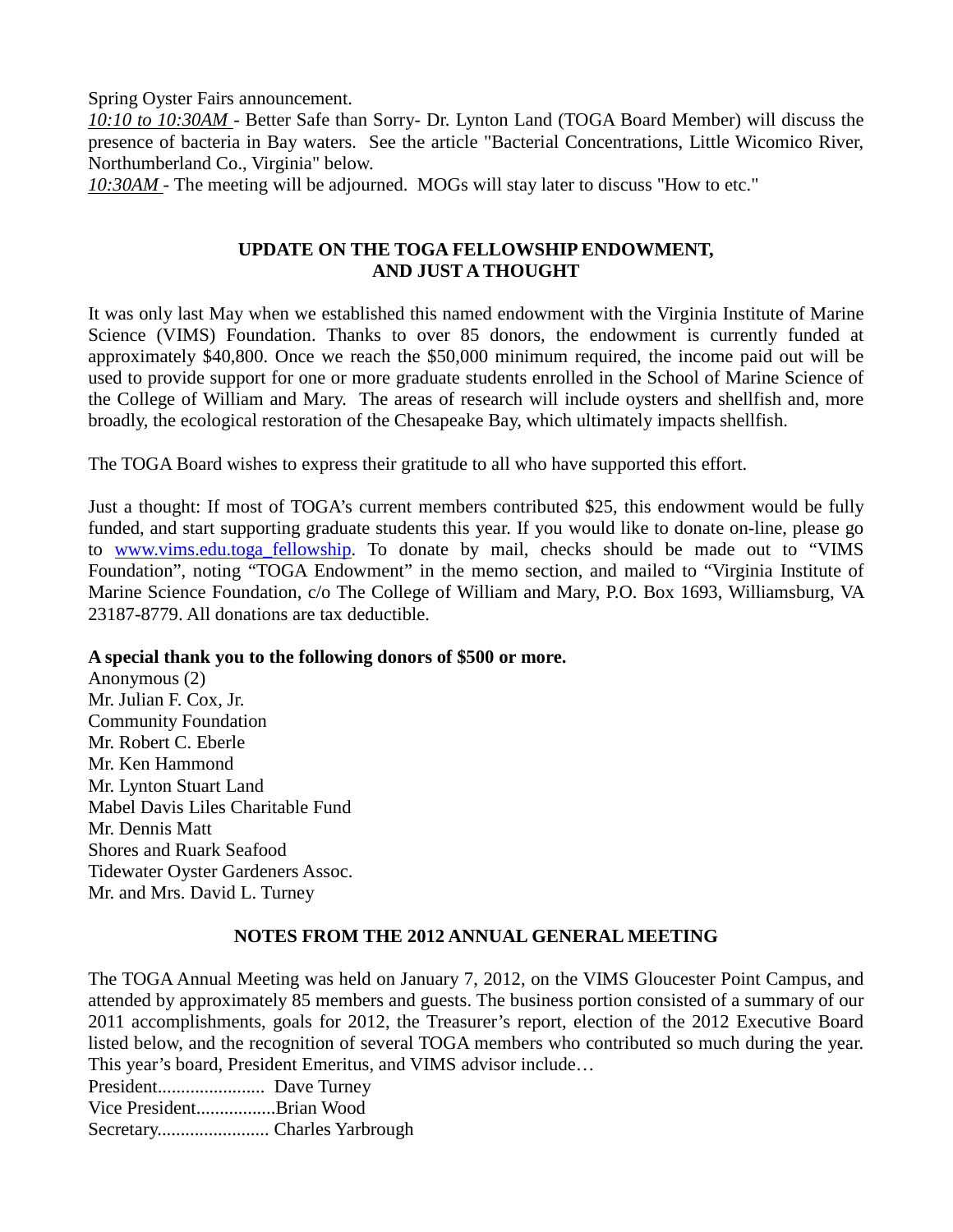| Treasurer Steve Wann            |                     |
|---------------------------------|---------------------|
| At Large Members Lynton Land    |                     |
|                                 | Ken Hammond         |
|                                 | <b>Rick Griffin</b> |
|                                 | Amry Cox            |
|                                 |                     |
| President EmeritusJackie Partin |                     |
|                                 |                     |

We are grateful for all the time and effort from our retiring members, Kathy Hoffman and Mike Oesterling, and welcomed Charles Yarbrough and Karen Hudson.

Volunteers are so important to the success of TOGA, that the exceptional efforts of several people were acknowledged: Amry Cox (board member, event coordinator for a most successful Oyster Tasting Event); Julian Cox (event coordinator, former board member, author); Ken Hammond (board member, fundraising chair, prolific outreach supporter); Lynton Land (board member; event coordinator; chief scientist; G&L study restart, passionate advocate of harnessing agricultural practices that harm the Bay's ecology); Vic Spain (past president, webmaster, equipment builder extraordinaire, grant writer, event coordinator, whatever else you need done); Steve Wann (treasurer, annual float workshop); Brian Wood & Family (vice president, G&L study and restart, event coordinator, lift builder, caretaker of Big Bertha, admin). The first TOGA President's Award was given to Rolf Zierow, graduate of the 1998 MOG class, event coordinator for 13 years, educated thousands of students on environmental awareness and the benefits of the oyster, and given the "Pearl of the Chesapeake" award by the Mathews Maritime Museum.

The educational program consisted of two keynote speakers. Dr. Stan Allen is a VIMS professor and director of the Aquaculture Genetics & Breeding Technology Center, a leader in developing the disease-tolerant strains and grow-out techniques now being adopted by a growing number of Chesapeake Bay watermen. His presentation, titled "Oyster Aquaculture in the Bay", drew upon his international research of oyster aquaculture methods, successes, failures, and lessons learned, and described how the traditional means of harvesting the Chesapeake Bay's oysters is undergoing a seachange, as the industry moves from wild harvest to aquaculture. The second presentation was given by Dr. Dan Kauffman of the Virginia Seafood Agricultural Research and Extension Center. Food science research and programs focus on safety and quality issues associated with seafood products. Last winter and spring, a sensory panel of eight people met eighteen times to train their palates and then taste oysters from seven regions of the Virginia Bay and Ocean. The work of the panel resulted in a brochure published by the Virginia Marine Products, characterizing the regional tastes. Dr. Kauffman reported on the work of the panel and publication of the brochure.

After the above, we all enjoyed light snacks and good conversation.

The charts from the meeting are available on our website. Please mark your calendar for the 2013 Annual Membership Meeting, which will be held on Saturday, January 12, 2013. Our VIMS liaison, Karen Hudson, is already working on some interesting topics and keynote speakers.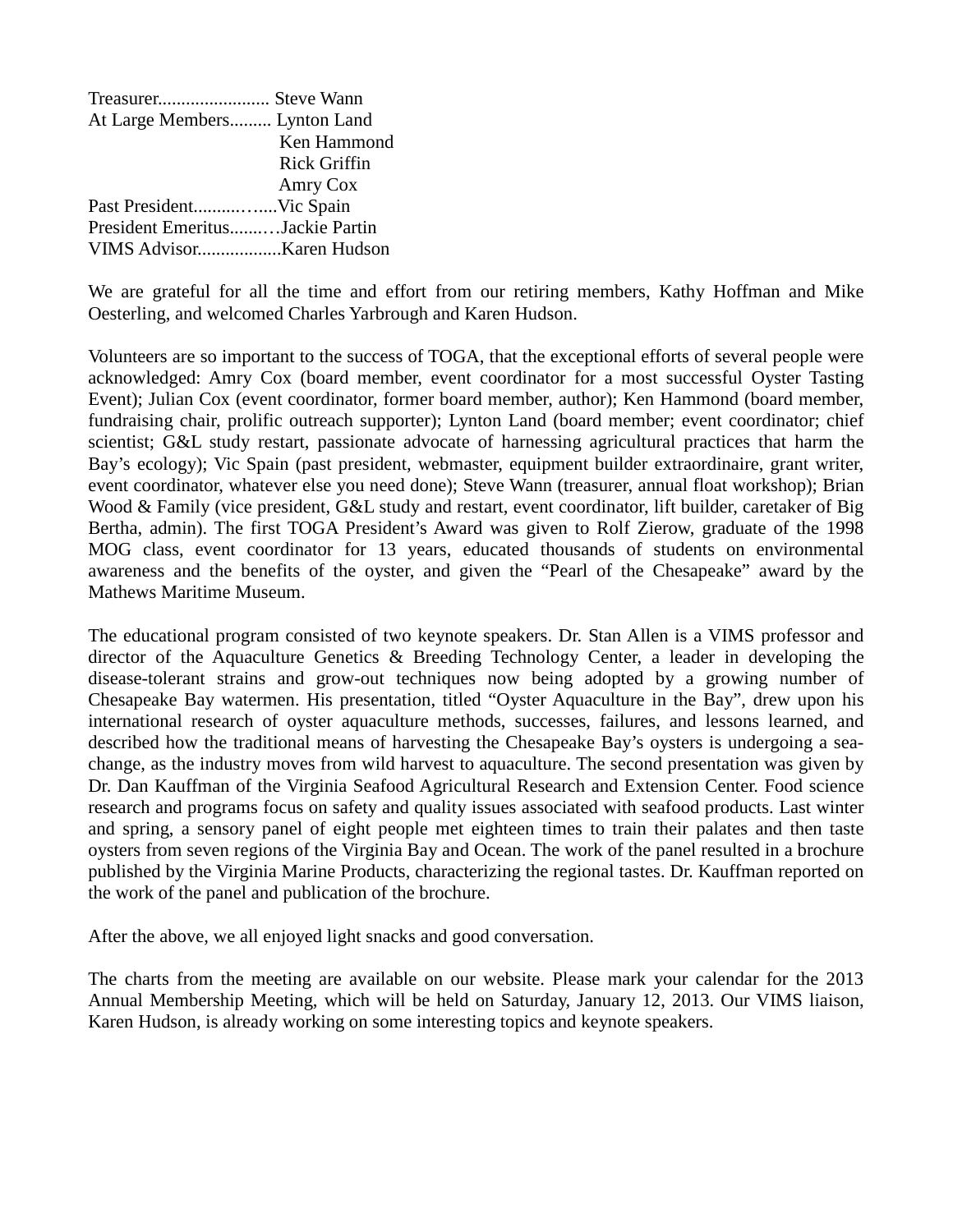#### **JOIN THE FUN!**

If you enjoy talking to people about oyster gardening, we need your help at TOGA outreach events. You don't need to be an expert, just someone who can help people interested in oyster gardening get started. We also need volunteers for light administrative duties at outreach events. Please email Mike Sanders at sndrsmich@gmail.com if you are interested in any of the following volunteer opportunities:

**The Middle Peninsula Oyster Fair** will be held at Christchurch School near Saluda on May 12(see lead article above). Four volunteers are needed to man the registration desk, record new member applications, collect dues and sell tee shirts; as well as two volunteers to man an educational display with our trifolds and handouts.

**MOG Refresher:** See last article below. Four volunteer are needed to help with registration and administration.

**Rivafest** will be held in Old Town Tappahannock on June 16. This event is a major Northern Neck festival with a large draw. The event includes arts and crafts, food, talent show, car show, amusement rides, boat sales, crab races, lots of non-profit and awareness groups and live music. We need to staff the TOGA booth with four volunteers. Most of their duties will be educating the public on oyster gardening.

**Hampton Bay Days** is an annual festival held in downtown Hampton the second weekend of September. The festival includes a Bay Education and Children's Area featuring over 20 interactive booths. It is a great way to learn about environmentalism, conservationism and clean water. We need five oyster gardeners interested in sharing with the public how oysters benefit water quality and other marine life in the bay and its tributaries.

**TOGA'S Oyster Gardening Workshop** will be held at the Bethany United Methodist Church, next door to the Reedville Fisherman's Museum, around the second week of September. We need two volunteers to man the registration desk and record new member applications and dues paid and two volunteers to man an educational display with our trifolds and handouts.

**The TOGA sponsored Float Workshop** in September, at the Virginia Institute of Marine Sciences (VIMS) in Gloucester, is a great opportunity for people to learn about and begin oyster gardening, or expand their oyster garden. TOGA will assist members in learning more about oyster gardening and assist with building floats for their personal use. Skills and help needed:

- Materials Day pick up ordered materials at vendors' locations (2 people)
- Prep Day preparing float components, cutting PVC and wire (6 people with physical ability)
- Prep Day preparing posters and story boards for build instructions (2 artistic people)
- Workshop greeting guests and staffing reception/check-in table (2 people)
- Workshop staffing information booth and answering questions (3 people)
- Workshop staffing build centers for flip floats, Taylor floats, etc. (6 people with physical ability)
- Photography (one person)

**Boots, Bids and Barbeque** is a fund raiser for The Northern Neck Land Conservancy (NNLC). It's a fun event in September with good food. Two volunteers are needed to help setup and take down the TOGA tent and exhibits, as well as answer general questions from the public on oyster gardening. The Stratford Hall Trade Fair is held each September at the historical home of Virginia's Lee family. It's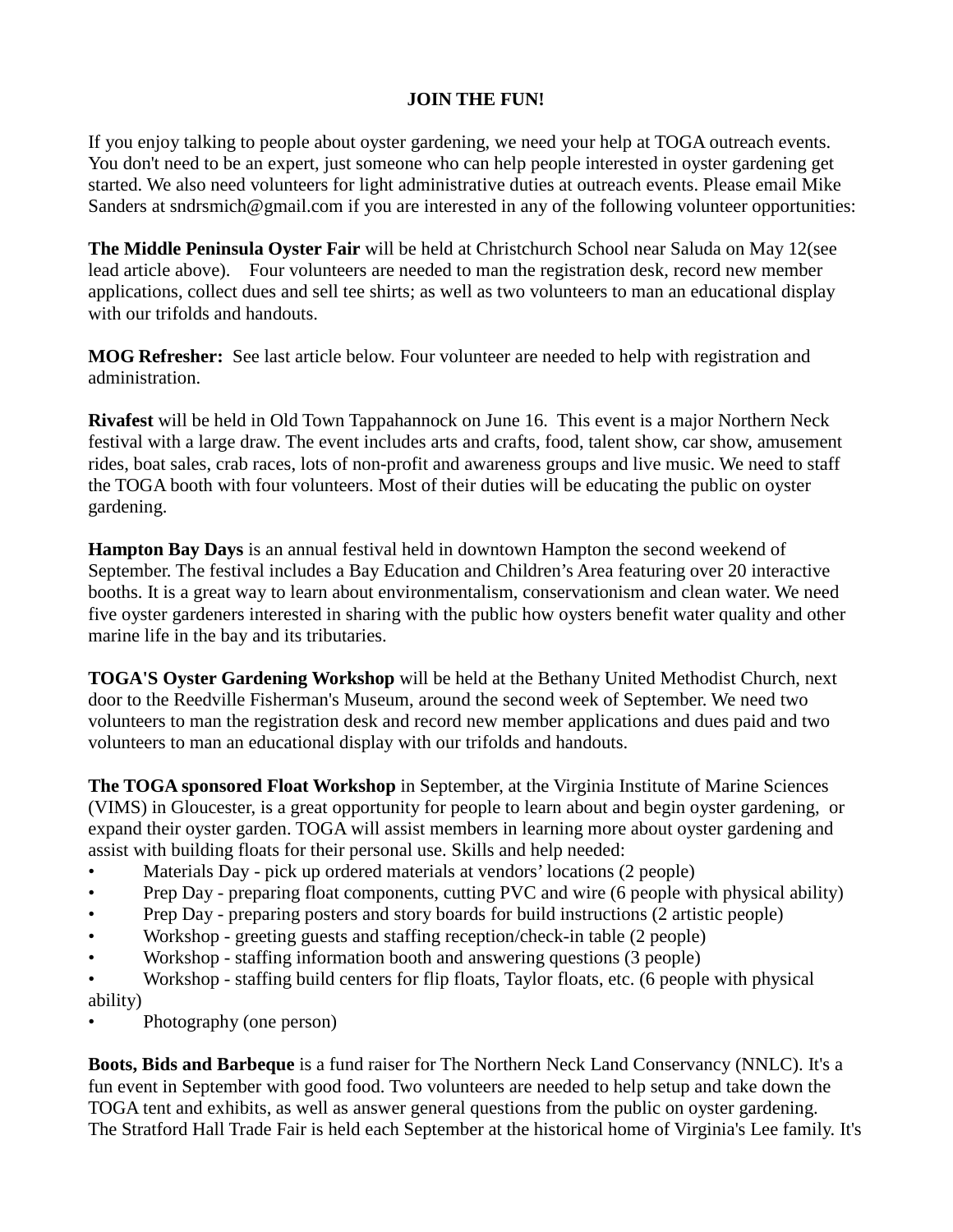a fun event with wine tastings provided by many of the local wineries and with artists and craftsmen displaying their work. This is a two-day event and two volunteers are needed each day to help setup and take down the TOGA tent and exhibits, as well as answer general questions from the public on oyster gardening.

The annual **Urbanna Oyster Festival** is a "pay-as-you-go" street festival with lots of food vendors, two parades, a shucking contest and other activities and exhibitors. The three-day Festival is held on a Thursday-Friday-Saturday time-span in November. A special area, on the waterfront, is set aside for educational exhibits on the history and ecology of oysters and the other natural resources of the Chesapeake Bay, stressing environmentalism, conservation and Bay restoration. Three volunteers are needed each day to help setup and take down the TOGA exhibits, as well as answer general questions on oyster gardening. Friday and Saturday are open to the public. If you enjoy working with kids, however, Thursday is for you. The whole day is reserved for school children, who briefly visit each exhibit in groups of about 15.

**The Chesapeake Bay Days** event is sponsored annually by the Mathews Maritime Foundation as a way of preserving the maritime heritage of Mathews County. This is typically a 6-7 hour day that takes place inside the middle school on the 2nd or 9th November. For several years, TOGA has been joining about 10 other organizations to teach 6th graders about environmental awareness. We have our usual aquariums demonstrating the filtering of oysters, and use some props geared to students. For 2011, we spent time with a total of 85 students, broken into groups of about 5, rotating about every 20 minutes. The adults put on a skit during the breaks, and lunch is provided. The small group size makes for a great Q&A session. Three volunteers to share in giving the presentation are needed. They can stay the whole time, or work approximately 4 hours each.

The annual TOGA sponsored **Oyster Tasting Event** will be held in Gloucester on Saturday, November 10. Tickets are sold in advance. Each attendee receives 24 raw oysters on the half shell - four oysters from each of six local oyster farms. The following volunteers are needed to make this popular event successful:

- Two Planning Committee members (June through November two meetings, email updates)
- Two Marketing and Ticket Sales coordinators (email and calling, attending TOGA events to sell)
- Three Oyster Educators (Saturday, 10 November, noon to 4 PM)
- Ten Shuckers (two shifts, Saturday, 10 November, noon to 2 PM & 2 PM to 4 PM)
- Four General Helpers (Saturday, 10 November, to set up tables, chairs, signs, etc.)

#### **BACTERIAL CONCENTRATIONS, LITTLE WICOMICO RIVER, NORTHUMBERLAD CO., VA**

The concentrations of fecal coliform bacteria are monitored throughout tidewater Virginia by the Shellfish Sanitation Division of the Virginia Department of Health in order to ensure that harvested shellfish are safe for human consumption. The source of the bacteria is uncertain. Natural sources from wildlife such as raccoons and birds, and anthropogenic sources from septic systems, pets, livestock and the land application of sewage sludge and poultry litter could all contribute.

A complete daily rainfall record from my pier beginning in 1999 was added to a spreadsheet of the bacterial concentration data for 23 stations sampled monthly from the Little Wicomico River, Northumberland County. Bacterial concentrations were summed for each of 117 sampling dates and the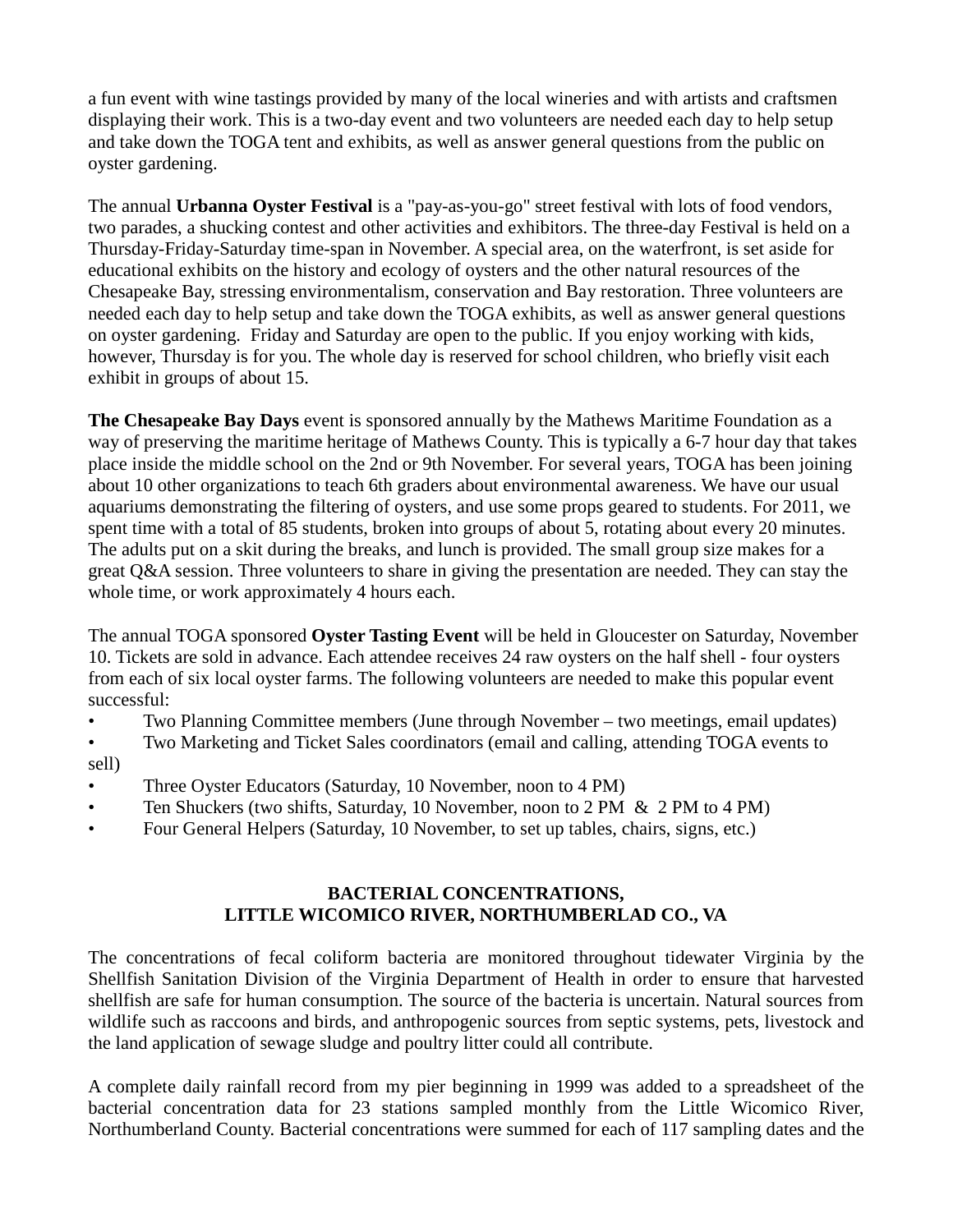list sorted according to decreasing total concentration of bacteria. Inspection of the data indicated that when elevated bacterial concentrations occur, they affect most of the stations sampled. This observation requires that the vector(s) of contamination must operate river-wide. The only reasonable variables to operate river-wide are runoff from rainfall and seasonal biological processes.

Several lines of evidence suggest that contamination from wildlife dominates anthropogenic contributions. Wildlife are very much more abundant than people or their pets in Northumberland County where 90% of the land is forested, farmed or wetland. It is always true, without exception, that fecal coliform concentrations increase, and salinity decreases, toward the headwaters of tidal creeks and rivers because of runoff and groundwater discharge. Rarely excepted, there are fewer houses toward the headwaters of the water bodies than near their mouths, largely because of shallow water depths and proximity to open water for view and recreation.

The sample with the most bacteria was taken on 10/29/03 when 2 inches of rain fell the previous day. Hurricane Isabel passed through the area on 09/17/03 and 6.7 inches of rain fell between the passage of Isabel and the sample date. It is likely that soils were relatively saturated after Isabel, so long-term runoff was favored over infiltration and fecal material probably remained moist. The sample with the fifth highest bacterial concentration was taken when no rain fell for a week prior to sampling, but in the previous week 9.2 inches of rain fell associated with hurricane Ernesto on 9/01/06. It is clear that heavy rainfall events as much as several weeks prior to sampling can be responsible for bacterial contamination. Anomalously strong storms may also play a role and spring infestations with Horned Pondweed also correlate with elevated bacterial levels. But high rainfall events do not always cause high levels of bacterial contamination and high levels of bacterial contamination are not always associated with recent rainfall, so some puzzles remain. *Lynton Land* 

#### **TOGA's GROWTH AND LONGEVITY STUDY**

TOGA is now running two Growth and Longevity studies. The first one involves four different strains of *Crassostrea virginica* oysters that VIMS bred and donated to our study. These special bred oysters are the latest strains developed for commercial aquaculture use. Two strains are Triploid (sterile) oysters, DEBYs (high salinity) and LAs (low salinity) and two strains are Diploid (fertile) oysters, DEBYs (high salinity) and LAs (low salinity). There are currently 41 Volunteers for this program, growing, maintaining and collecting data for growth and mortality of these oysters.

In the second study we call the "T&T Study", Triploid versus Triploid, involves 10 Volunteers growing 2 different strains (DEBYs and LAs) of Triploid *Crassostrea virginica*. These special strain oysters were also developed and donated by VIMS. As the original G&L study the volunteers of the "T&T" will be maintaining and collecting data for growth and mortality of these oysters.

With both programs TOGA has 51 G&L study volunteers from as far South as Hampton Roads to as far North as Patuxent River Maryland. Rivers and bays where oysters are placed include, Chesapeake Bay, Mobjack Bay, York, Rappahannock, Great Wicomico, Little Wicomico, Potomac and Patuxent Rivers and their tributaries.

The oysters for this study started their deployment in August 2011. We received our first reports in November 2011 and are in the process of receiving March 2012 data, with some of the early reports showing some remarkable growth and very little mortality. Soon we will be able to share the data, trends and stories in our Summer Newsletter. This study should prove to have some entertaining data!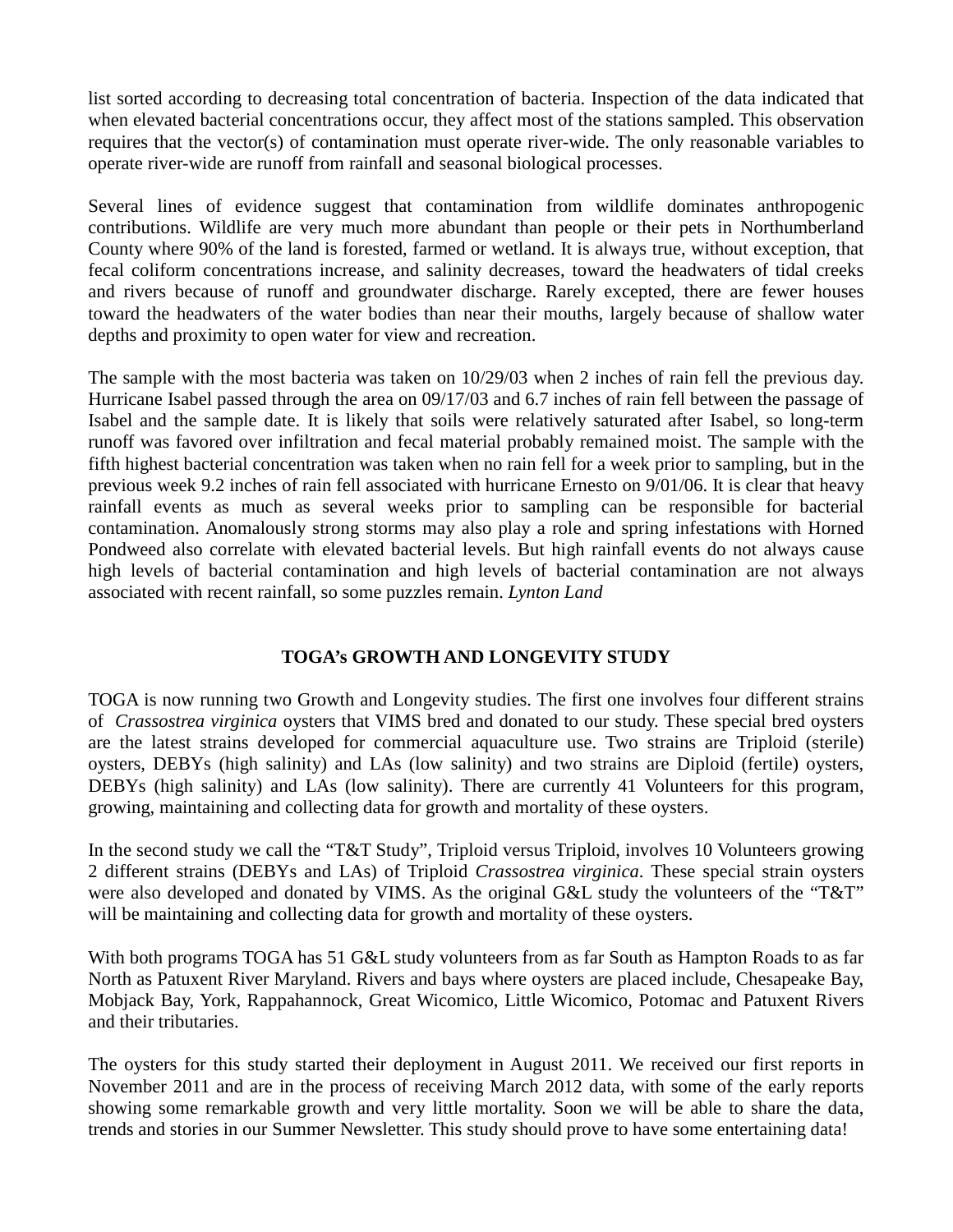We at TOGA believe that this Growth and Longevity Study will prove to be an extremely valuable tool for Oyster Gardeners. We imagine for the first time that we will know the best available oyster seed (DEBY or LA) to select to achieve the least mortality and fastest growth for your region of the Tidewater. But there exist other strains of oysters, like XB and "wilds" so we may need to start another study in a year or so. *Brian wood and Lynton Land* 

#### **A LITTLE HISTORY- THE OYSTER DREDGE**

According to Dr. Henry Miller, Director of Research at St. Mary's College, MD, the dredge was first used in Virginia waters in the early 1800s, but not by Virginia waterman. New Englanders had the dredge which helped them deplete a large portion of their own oyster beds, so they showed up in the Chesapeake Bay. Virginia, whose watermen did not then have the dredge, banned the dredge in 1811. A wise conservation move or protection of livelihood? Whatever the reason, the ban lasted only until the end of the Civil War when the oyster economy started expanding rapidly. By 1868, the completed Trans-Continental Railroad meant San Fancisco folks could get fresh Virginia oysters (alive, alive, oh!) So the use of the dredge and a growing market led to destruction of natural oyster reefs, encouraged over-harvesting and resulted in damage to and the loss of shell from the Bay and river bottoms. Read more at http://www.stmaryscity.org/Archaeology/Oyster%20in%20Chesapeake%20History.html. *Vic Spain* 

#### **WHAT HAVE YOU BEEN READING? A few titles from the bookshelf of Amry Cox**

Consider the Oyster by MFK Fisher A Geography of Oysters by Rowan Jacobsen The Big Oyster by Mark Kurlansky Sex, Death & Oysters by Robb Walsh The Oyster by William K. Brooks The Oyster Wars of Chesapeake Bay by John R. Wennersten *Added by Vic*- The Living Shore: Rediscovering a Lost World by Rowan Jacobsen

*If you would like to send us your recomendations and comments about these or other books of interest to TOGA folks, please email vicspain@rocketmail.com. We'll create a "Readers Page" at*  www.oystergardener.org*.* 

*Please visit www.oystergardener.org for the latest on oyster gardening.* 



Our newsletter was paid for by funds generated from the sale of Chesapeake Bay license plates. These funds also help pay for the Spring Fairs and the MOG course.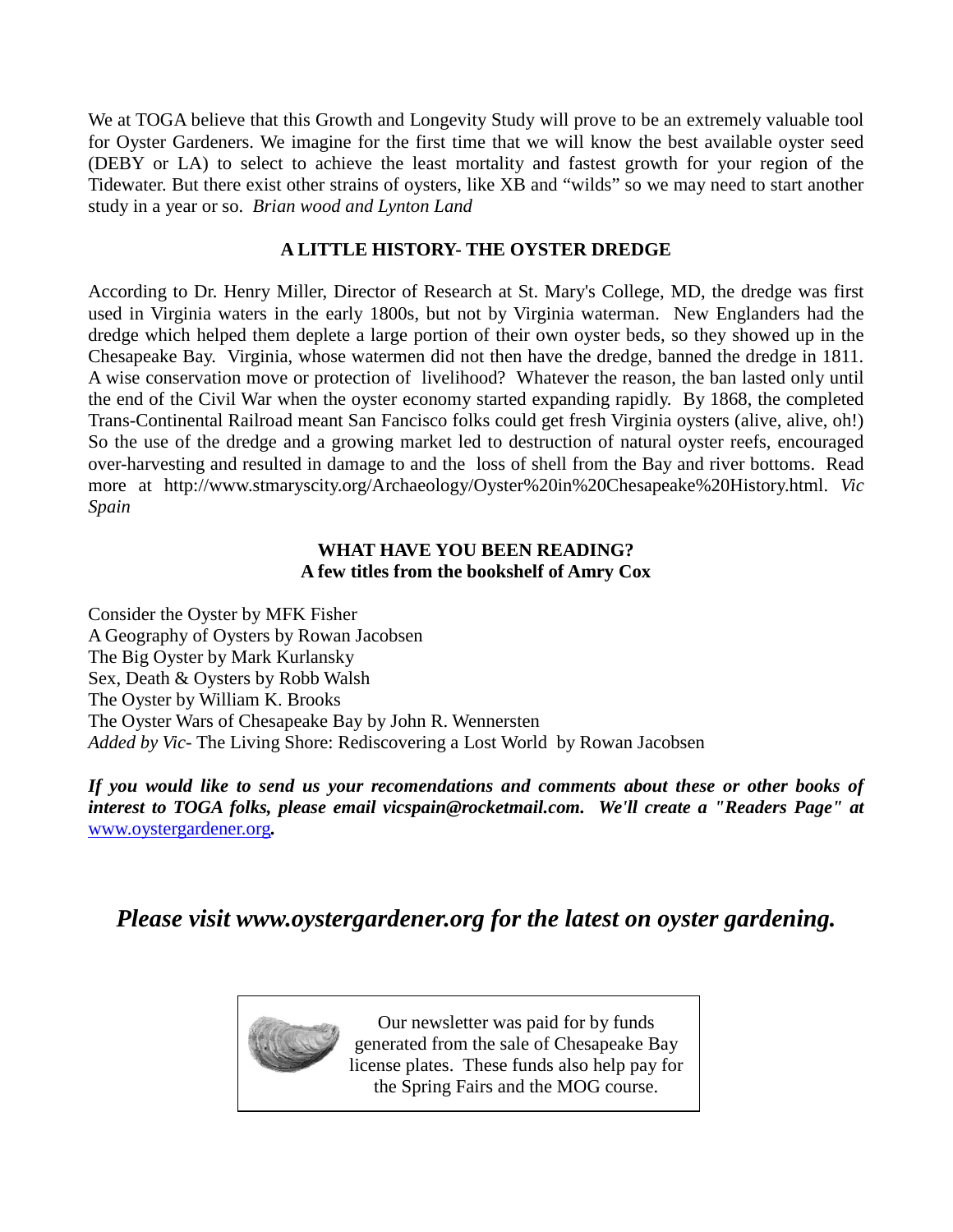# **TOGA MASTER OYSTER GARDENERS REFRESHER COURSE Tuesday, June 12, 2012, 9:30 am - 3:30 pm Virginia Institute of Marine Science, Gloucester Point, VA**

TOGA and VIMS traditionally conduct a Master Oyster Gardeners Course in June on the odd years, and a refresher course on the even years. This year the Master Oyster Gardener (MOG) Refresher Course will be on Tuesday, June 12, 2012. The event will be held at VIMS, Gloucester Point. If you are not a graduate MOG, but are interested in becoming an MOG in the future, you may audit the course if you are a TOGA member. MOGs are asked to be active volunteers in supporting TOGA and other oyster gardeners.

This event is designed to complement MOG training with the latest research and techniques applicable to oysters and Bay ecology. This is an opportunity for Master Oyster Gardeners and TOGA members alike to stay committed to education. Presentations this year will center on the latest information regarding shellfish public health topics including harmful algal blooms and vibrio bacteria. Please stay tuned on TOGA's website for more detailed agenda information. We hope you can join us for this opportunity to learn! **We ask that everyone planning to attend pre-register by May 15** for the event as lunch will be included. We are requesting a \$10 fee for lunch and incidentals. Registration will begin at 9:30 am and the session will start at 10 am. If you have questions please contact Karen Hudson (VIMS, khudson@vims.edu, 804 684-7742) or Julian Cox (TOGA, jfcoxjr@verizon.net, 757 868-9362.

|                | <b>REGISTRATION FORM</b>                                                                                                                                      |
|----------------|---------------------------------------------------------------------------------------------------------------------------------------------------------------|
|                | TOGA Mid-year educational event and Master Oyster Gardener (MOG) Refresher Course                                                                             |
|                | Please complete form by May 15 and mail along with \$10.00 (payable to TOGA) to:<br>Tidewater Oyster Gardeners Association, PO Box 2463, Gloucester, VA 23061 |
|                |                                                                                                                                                               |
| Name           | <u> 1989 - Johann John Stone, market fransk politiker (</u>                                                                                                   |
| <b>Address</b> |                                                                                                                                                               |
|                | Telephone email email email                                                                                                                                   |